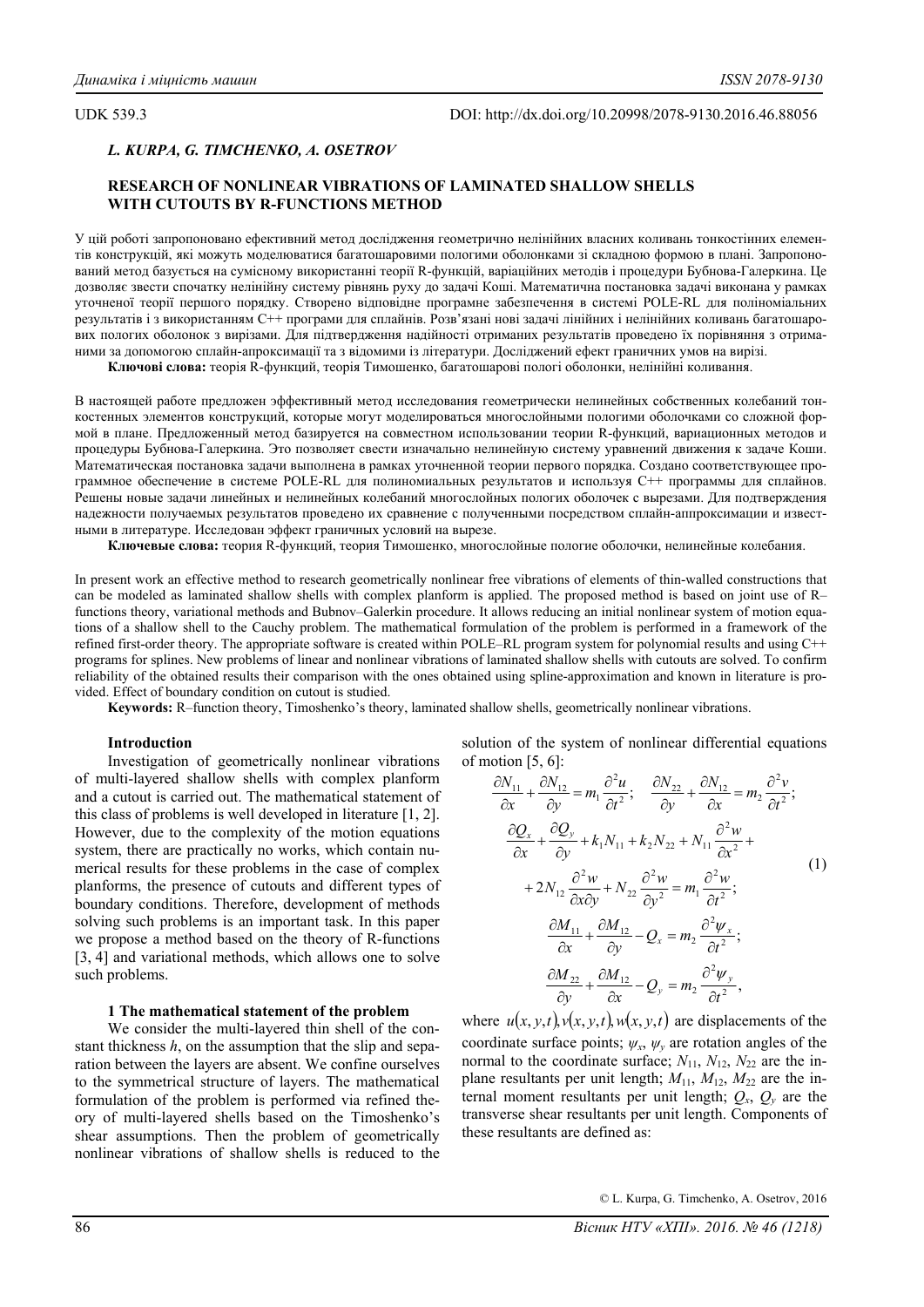$$
\begin{bmatrix}\nN_{x} \\
N_{y} \\
N_{xy} \\
M_{x} \\
M_{y}\n\end{bmatrix} =\n\begin{bmatrix}\nC_{11}C_{12}C_{16}K_{11}K_{12}K_{16} \\
C_{12}C_{22}C_{26}K_{12}K_{22}K_{26} \\
C_{16}C_{26}C_{66}K_{16}K_{26}K_{66} \\
K_{11}K_{12}K_{16}D_{11}D_{12}D_{16} \\
K_{12}K_{22}K_{26}D_{12}D_{22}D_{26} \\
K_{16}K_{26}K_{66}D_{16}D_{26}D_{66}\n\end{bmatrix}\n\begin{bmatrix}\n\varepsilon_{x} \\
\varepsilon_{y} \\
\varepsilon_{xy} \\
\psi_{x,x} \\
\psi_{y,y} \\
\psi_{x,y}\n\end{bmatrix};
$$
\n
$$
Q_{x} = k_{5}^{2}C_{55} \left(\frac{\partial w}{\partial x} + \psi_{x}\right) + k_{4}^{2}C_{45} \left(\frac{\partial w}{\partial y} + \psi_{y}\right);
$$
\n
$$
Q_{y} = k_{5}^{2}C_{45} \left(\frac{\partial w}{\partial x} + \psi_{x}\right) + k_{4}^{2}C_{44} \left(\frac{\partial w}{\partial y} + \psi_{y}\right).
$$
\n(2)

The expressions of deformations, taking nonlinear terms in account, are expressed as

$$
\varepsilon_x = \frac{\partial u}{\partial x} - k_1 w + \frac{1}{2} \left( \frac{\partial w}{\partial x} \right)^2; \quad \varepsilon_y = \frac{\partial v}{\partial y} - k_2 w + \frac{1}{2} \left( \frac{\partial w}{\partial y} \right)^2; \n\varepsilon_{xy} = \frac{\partial u}{\partial y} + \frac{\partial v}{\partial x} + \frac{\partial w}{\partial x} \frac{\partial w}{\partial y}.
$$

The expressions (2) contain coefficients  $C_{ij}$ ,  $K_{ij}$ ,  $D_{ij}$ and  $m_1$ ,  $m_2$ , which are calculated by the known formulas [7-10],  $k_4$ ,  $k_5$  are shear correction coefficients,  $k_1$ ,  $k_2$  are curvatures of a shell.

The system (1) is supplemented by appropriate boundary and initial conditions.

#### **1.1 The solution method**

Accordingly to the algorithm proposed in [8-10], we represent the unknown functions  $u(x,y,t)$ ,  $v(x,y,t)$ ,  $w(x,y,t)$ ,  $\psi_{\nu}(x, y, t)$ ,  $\psi_{x}(x, y, t)$  in the form of an expansion by eigenfunctions of the corresponding linear problem solution of free vibrations of shells

$$
w(x, y, t) = y_1(t) \cdot w_1(x, y); \ \psi_x(x, y, t) = y_1(t) \cdot \psi_{x_1}(x, y);
$$

$$
\psi_y(x, y, t) = y_1(t) \cdot \psi_{y_1}(x, y);
$$

$$
u(x, y, t) = y_1(t) \cdot u_1(x, y) + y_1^2(t) \cdot u_2(x, y);
$$

$$
v(x, y, t) = y_1(t) \cdot v_1(x, y) + y_1^2(t) \cdot v_2(x, y).
$$
(3)

The functions 
$$
u_1, v_1, \psi_{x_1}, \psi_{y_1}
$$
 are the components of

the eigenvector  $\vec{U} = (u, v, w, \psi_x, \psi_y)$ , and functions  $u_2, v_2$ must be a solution of the system of differential equations

$$
\begin{cases}\nL_{11}u_2 + L_{12}v_2 = -Nl_1^{(2)}(w_1); \\
L_{21}u_2 + L_{22}v_2 = -Nl_2^{(2)}(w_1).\n\end{cases} (4)
$$

The expressions for the right-hand sides of (4), designated by operators  $N l_k^{(2)}(w_1)$ ,  $(k = 1,2)$  are described in [8-10].

The system of equations (4), supplemented with the appropriate boundary conditions, as well as a linear problem of free oscillations of multi-layered shallow shells, can be solved using RFM method [3, 4] for almost any form of the shell's plan and various types of boundary conditions.

Substituting the expression (3) for the unknown functions in the system (1) and applying the Bubnov-Galerkin procedure, we obtain the nonlinear ordinary differential equation

$$
y_1''(t) + \omega_t^2 y_1(t) + \beta \cdot y_1^2(t) + \gamma \cdot y_1^3(t) = 0.
$$
 (5)

Formulas for the coefficients presented in the equation  $(5)$  are given in  $[8-10]$ .

The solution of the obtained ordinary differential equation may be accomplished through a variety of approximation methods. For example, the Runge-Kutta method, Bubnov-Galerkin and others.

#### **2 Numerical results**

To validate the proposed method and created software a number of test problems were solved. The obtained results were compared with the once of other authors [7, 11]. One of the test cases is discussed in Example 1.

**Example 1.** Consider the problem of free vibrations of a shallow geometrically nonlinear isotropic square shell of constant thickness of double curvature. The following geometric and material parameters are used:  $a/b = 1$ ;  $R_x/R_y = 1$ ;  $R_x/R_y = 0$ ;  $R_x = 10$ ;  $h = 0.01$ ;  $v = 0.3$ . The shear correction factors are:  $k_4^2 = k_5^2 = 5/6$ . The boundary conditions correspond to a simply-supported edge. Figure 1 shows a comparison of the frequencies ratios dependence on the basic mode amplitude for cylindrical and spherical shells, obtained by RFM with the known results of [11]. To obtain the dependency ratio of the frequencies to the amplitude the Runge-Kutta method was used.



Figure 1 – Convergence of amplitude-frequency curves of shallow shells

The observed divergence of obtained results with the once of [11] does not exceed 2 %.

**Example 2.** Consider the problem of a 3-layered cylindrical shallow shell free nonlinear vibration with a square planform and a central square cutout (fig. 2).

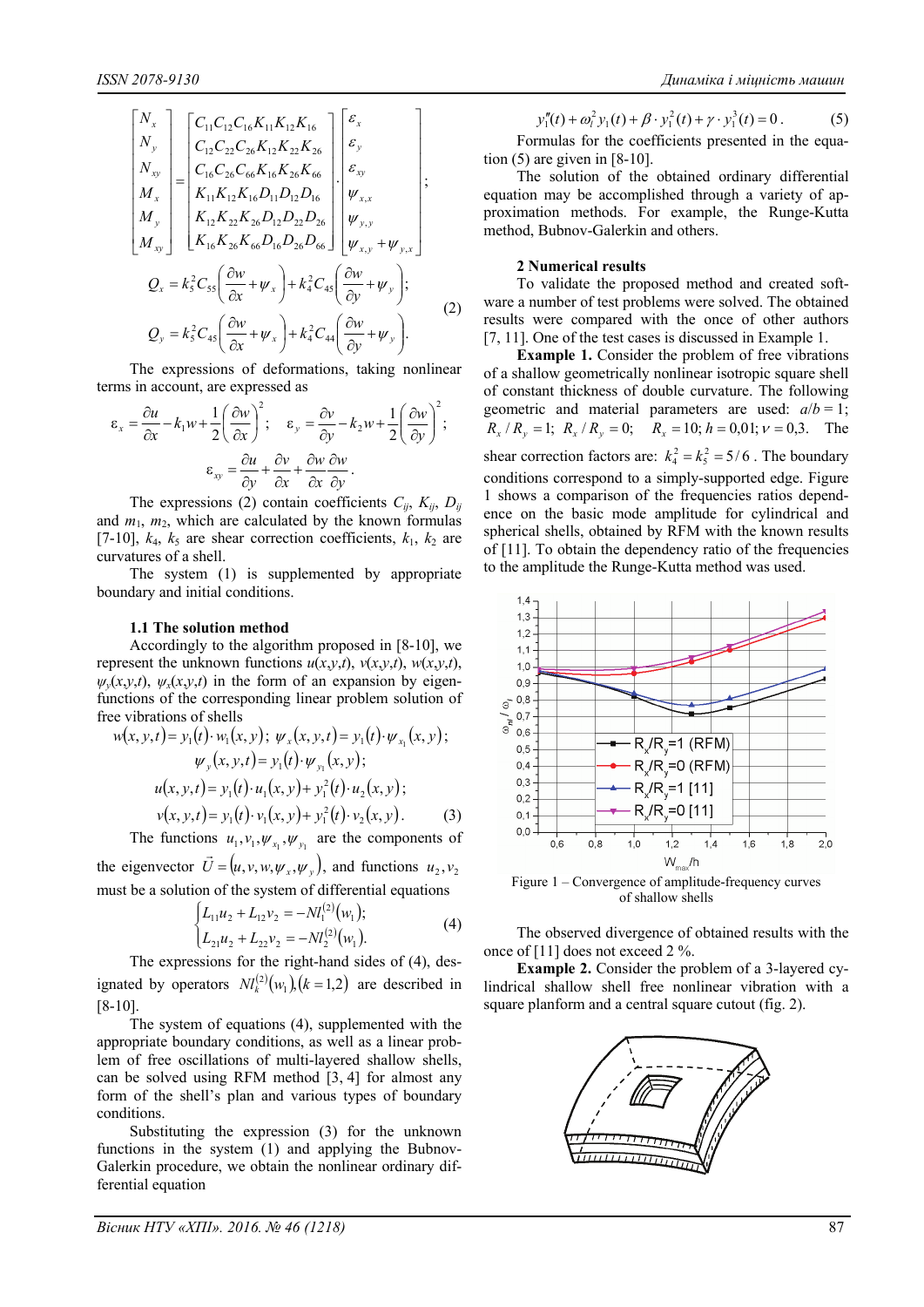

Figure 2 – Geometry of a shell with a central cutout and different boundary conditions

It is assumed that all layers are made of the material with the following characteristics:

Material 1 (M1):  $E_1 = 40E_2$ ;  $G_{12} = G_{13} = G_{23} = 0.5E_2$ ;  $v_{12} = 0,25$ .

Material 2 (M2):  $E_1 = 10E_2$ ;  $G_{12} = G_{13} = G_{23} = 0.5E_2$ ;  $v_{12} = 0.25$ .

The shear correction factors are taken as  $k_4^2 = k_5^2 = 5/6$ , dimensionless parameters of the curvature are defined as  $R_r / h = 300$ ;  $h/(2a) = 0.01$ . Three types of boundary conditions are investigated: completely clamped edge (CC), simply supported on external edge and clamped cutout (SC), simply supported on external edge and free cutout (SF). Comparison of the obtained fundamental frequencies for two types of materials (M1, M2) with the once in [7] is presented in table 1. Results presented by RFM were obtained both by polynomial approximation (POLY) and splines [12] (SPLI) using mesh of 10x10.

Table 1 – Comparison of the non-dimensional frequency  $\omega_1 = \omega_1 a^2 \left( \rho / E_{22} h^2 \right)^{1/2}$  for cross ply (0/90/0) laminated shells

| with the boundary condition (SF) |         |               |                |               |
|----------------------------------|---------|---------------|----------------|---------------|
| c/a                              | M1      | M1            | M <sub>2</sub> | M2.           |
| 0                                | 29,3565 | 29,481 [POLY] | 23,8253        | 23,933 [POLY] |
|                                  |         | 29,476 [SPLI] | [7]            | 23.921 [SPLI] |
| 0,2                              | 29,4182 | 30,252 [POLY] | 24,2845        | 24,749 [POLY] |
|                                  |         | 29,859 [SPLI] | 17.            | 24,552 [SPLI] |

The observed divergence of obtained results with the once of [7] does not exceed 3 %.

Further, new results are presented by using the theory of R–functions.

The amplitude-frequency dependence for cylindrical shells of SC boundary condition with the cutout of size  $c/a = 0.2$  for two types of materials (M1, M2) is presented in figure 3.



Figure 3 – Amplitude-frequency curves of SC cylindrical shallow shells

According to the observed curves we can state that the behavior of investigated shell of M1 material is more rigid than the one of M2 with the amplitude increase.

The amplitude-frequency dependence for cylindrical shells of CC boundary condition with the cutout of size  $c/a = 0.2$  for two types of materials (M1, M2) is presented in figure 4.

According to the observed curves we can state that the investigated shell of M1 material becomes more rigid than the one of M2 when the ratio  $W_{\text{max}}/h$  exceeds 1,4.



Figure 4 – Amplitude-frequency curves of CC cylindrical shallow shells

#### **Conclusions**

A proposed numerical-analytically approach based on R-functions theory is used to research free nonlinear vibration problems of laminated shallow shells with cutouts. Three-layered shells made of different materials with different curvatures and square cutout are investigated. Different types of boundary conditions are examined. The amplitude-frequency curves of vibrations of considered